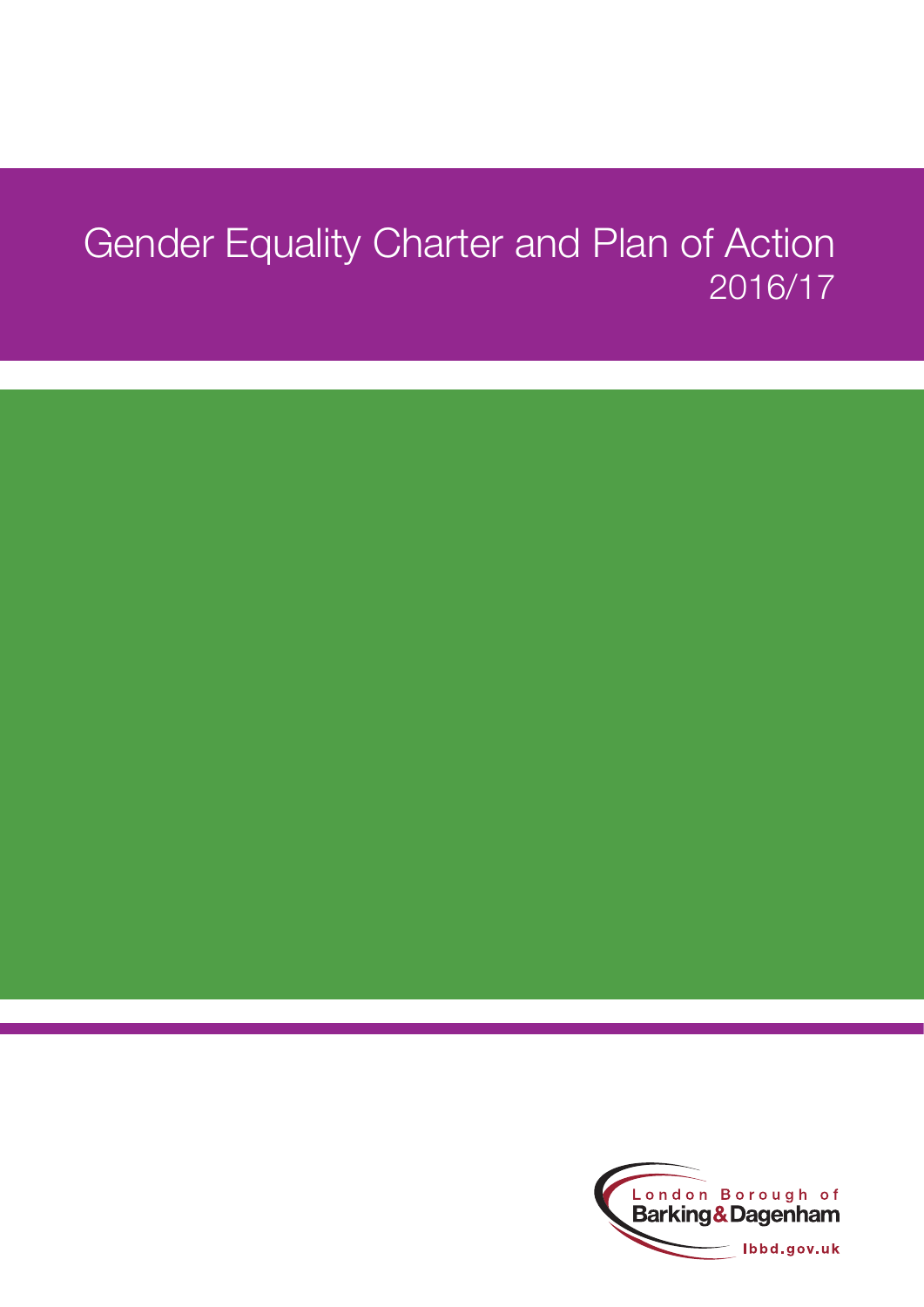### **Introduction**



*Cllr Sade Bright*

At the heart of the Council's vision and values is a commitment to creating a fair and just society where everyone is treated equally, discrimination is tackled and the barriers to equality are removed.

Barking & Dagenham has a proud history in promoting gender equality from the 18th Century writer and philosopher, Mary Wollstonecraft, and the early suffragette movement to the workers of Fords who helped secure the equal pay legislation we enjoy today.

Since 1974 the constituency of Barking has been represented in Parliament by female MPs. Jo Richardson was elected Member of Parliament for Barking in 1974, a position she held until her death in 1994. As shadow spokesperson for Women's Rights from 1983 to 1992 she campaigned for greater equal opportunities and protection from discrimination. After her death at the age of 70 in 1994, the then Labour leader John Smith said 'No-one in our party has fought harder or to greater effect on behalf of women'. Since then Margaret Hodge has continued the work to improve outcomes for residents of Barking.

Barking and Dagenham is the first local authority to develop a Gender Equality Charter, working with elected representatives, Council officers, local businesses and the voluntary and community sector to form a plan of action to improve gender equality in the borough.

We are inviting borough residents, businesses, voluntary and community organisations and other statutory partners to sign up to the Charter and the action plan that accompanies it.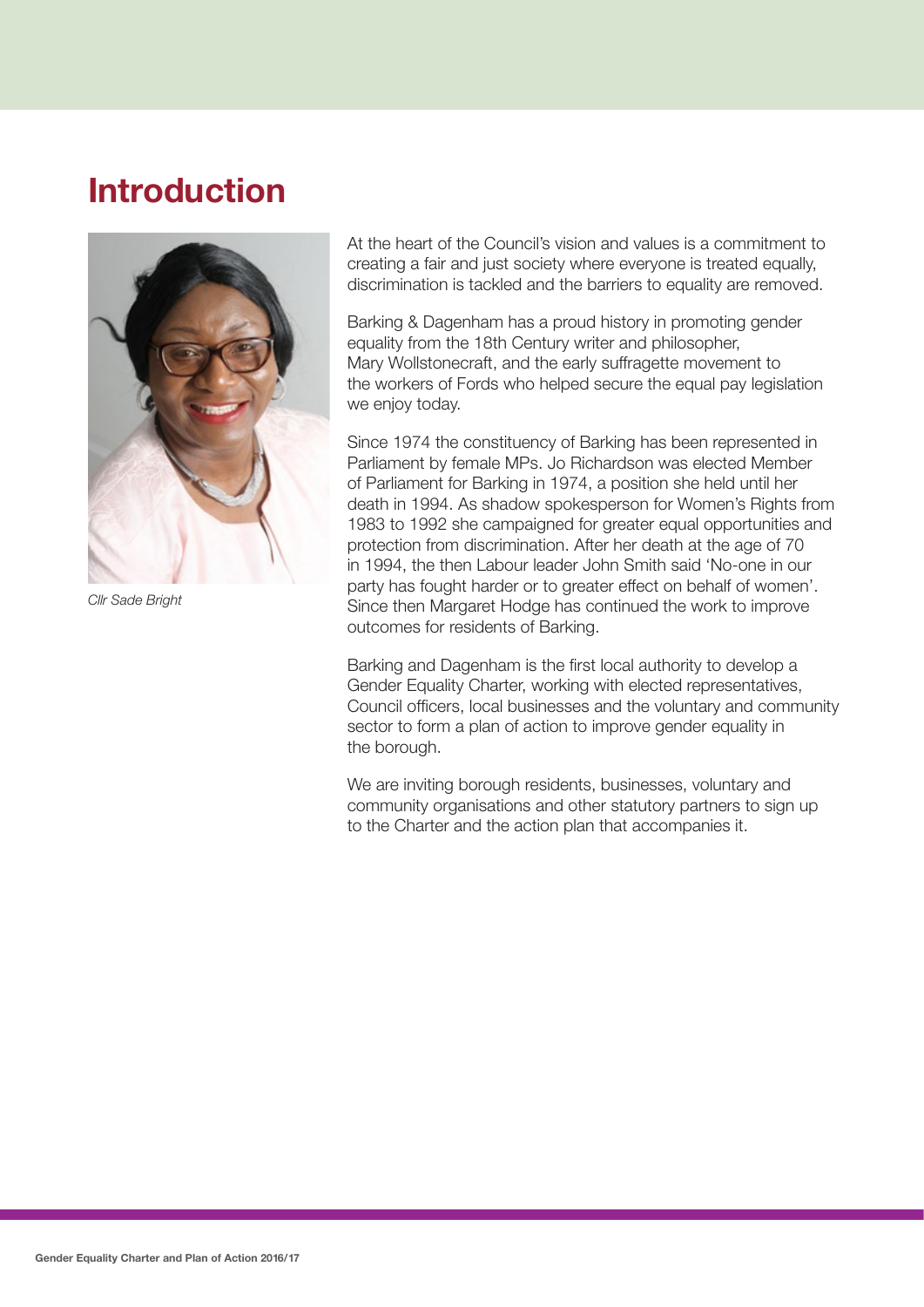### **Why Gender Equality?**

Barking and Dagenham is the first local authority to develop a Gender Equality Charter, working with elected representatives, Council officers, local businesses and the voluntary and community sector to form a plan of action to improve gender equality in the borough.

Barking and Dagenham has one the highest reported rates of Domestic Violence (DV) in the country. This coupled with high rates of teenage pregnancies makes for a worrying picture. However, the Council and partners have made considerable progress in tackling these issues as well as gender inequality in general. Good progress has been made in relation to Domestic Violence and teenage pregnancies.

The Council is also a family friendly employer with policies that support women and flexible working arrangements, including for those with caring responsibilities. In Barking and Dagenham, women are moving towards equal representation as councillors. Of 51 councillors 21 are female and 30 are male. However women make up over 50% of the cabinet where of the nine members of the cabinet, five are female and four are male. Women also make up 50% of the senior management team for the Council.

Despite what has been achieved to date, there is still more that can be done. The development of a Gender Equality Charter is an important part of understanding what else can be done to address issues women in Barking and Dagenham face.

As shown below, research and evidence suggests women's inequality both in the UK and globally can be understood under four key themes:

- Violence against women
- Access to power and representation in public life
- Economic inequality and impact of caring responsibilities
- Culture including gender stereotyping

An essential consideration for the Charter, however, is that it reflects not only the national issues but, more importantly, the issues and challenges specifically faced locally by women and girls in Barking and Dagenham.

To this end, an extensive consultation exercise was undertaken to inform the development of the charter. The four key themes formed the basis of the consultation design and questions asked when starting the project.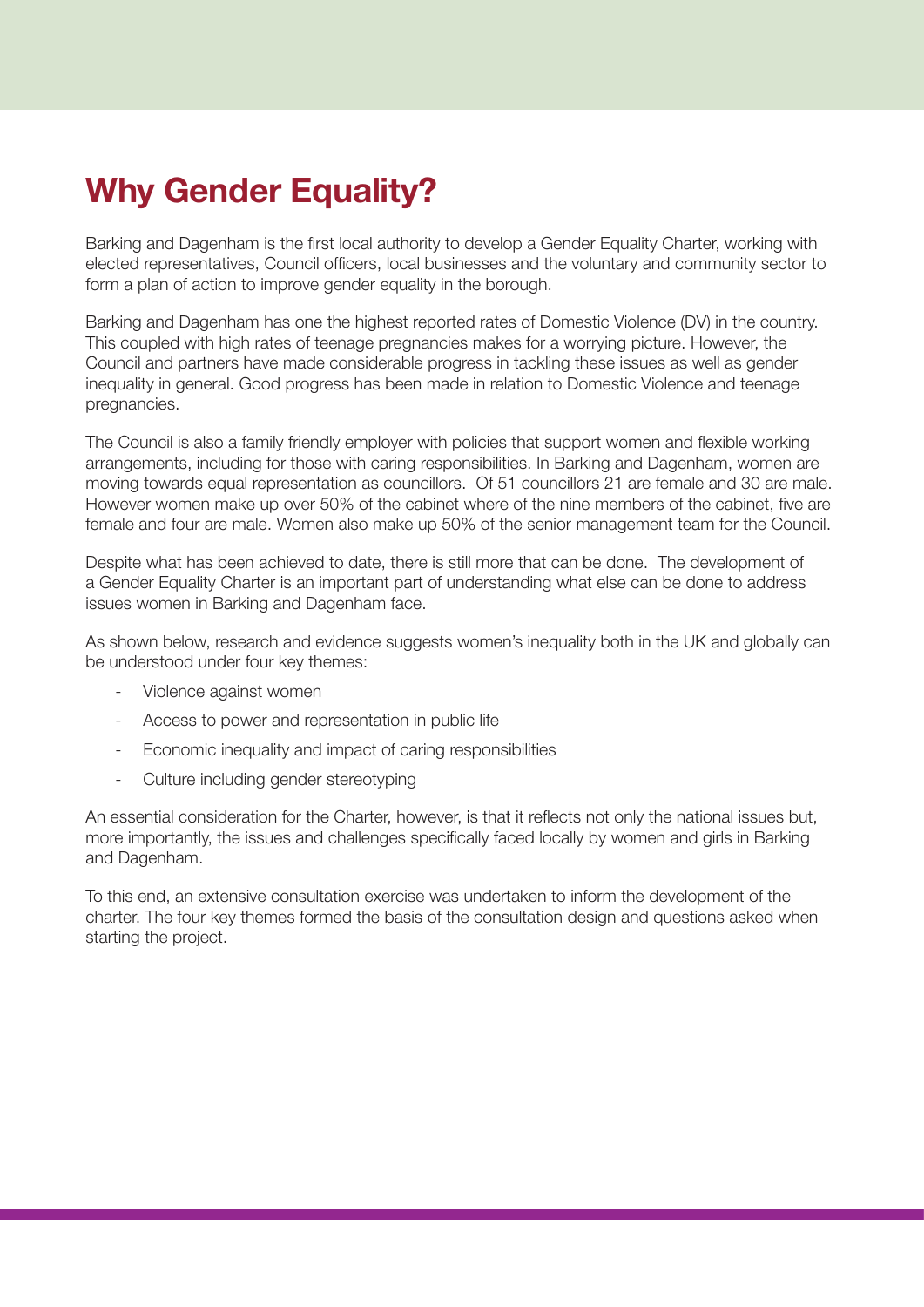## **Women in Barking and Dagenham**

#### **Gender breakdown**



Women (52%) Men (48%)

*Source: 2014 ONS Mid Year Estimates*

#### **Domestic violence**

Accounts for 41% of all violent crimes in the borough. The national average is 20%.

*Source: Barking and Dagenham JSNA*

Barking and Dagenham UK

**# 1**

of offending for domestic violence in London. (per 1000 population)

Barking and Dagenham has the highest rate

#### **Political representation**

Nationally only 32% of Cllrs are women. In Barking and Dagenham 42% of Cllrs are women. Even better, 56% of the local Cabinet are women.



Women Cllrs (42%) Men Cllrs (58%)

#### **Employment rate for women Teenage pregancy rates**



### **Healthy life expectancy gap**

On average women in Barking and Dagenham live longer than men (82.4 years compared to 77.7 years).

However women have a shorter healthy life expectancy than men. The gap is 5.6 years.

*Source: Public Health England*

### **Caring responsibilities**

Women make up 57.5% of carers in the borough. 60% of carers who provide 50+ hours of care per week are women.



#### **Gender profile of Council staff**



*Source: Implementing the Equality & Diversity in Employment Policy 2014 (LBBD)*



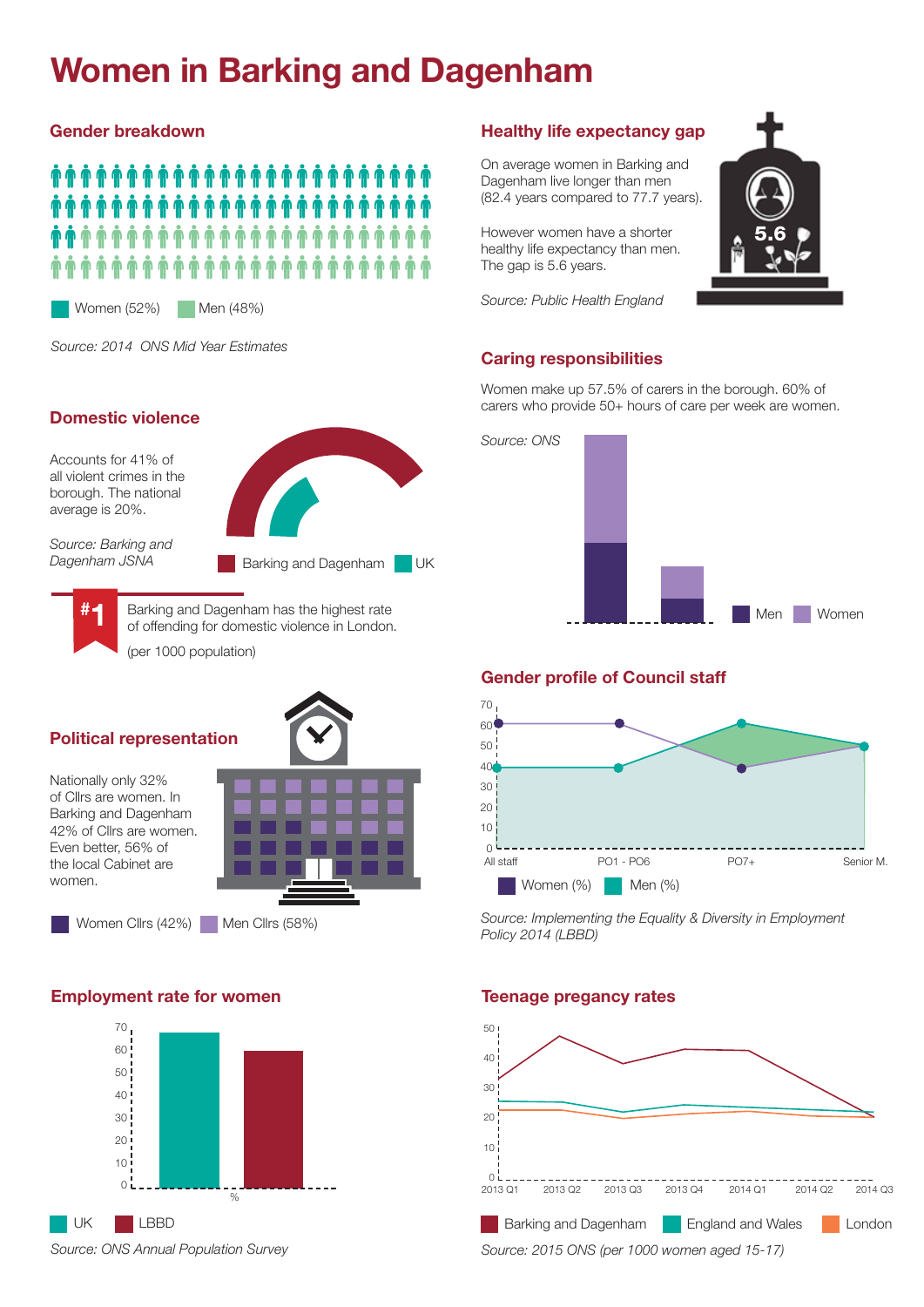### **Charter**

We believe that men and women are equal and no man or woman should face discrimination, abuse or hardship however they identify in terms of gender.

Our ambition is for Barking and Dagenham to be a place where people understand, respect and celebrate each other's differences - where tolerance, understanding and a sense of responsibility can grow and people of all genders can enjoy full equality and fulfil their potential.

In signing the charter we pledge to support everyone in Barking and Dagenham to:-

- receive equal pay across all sectors and have equal opportunities to succeed irrespective of their gender
- achieve equal representation in all walks of life including in communities, politics, business and industry
- work with schools and colleges to promote gender equality and raise awareness of gender equality issues
- to stand up against violence against women and girls and ensure everyone understands that such behaviour will not tolerated
- support those with caring responsibilities and promote equal parenting, care giving and shared responsibilities in the home
- strive to promote gender equality and equal treatment of women and ensure our own communications support this

We commit to developing and implementing a plan that takes this agenda forward in a meaningful way and reflects the views of local women.